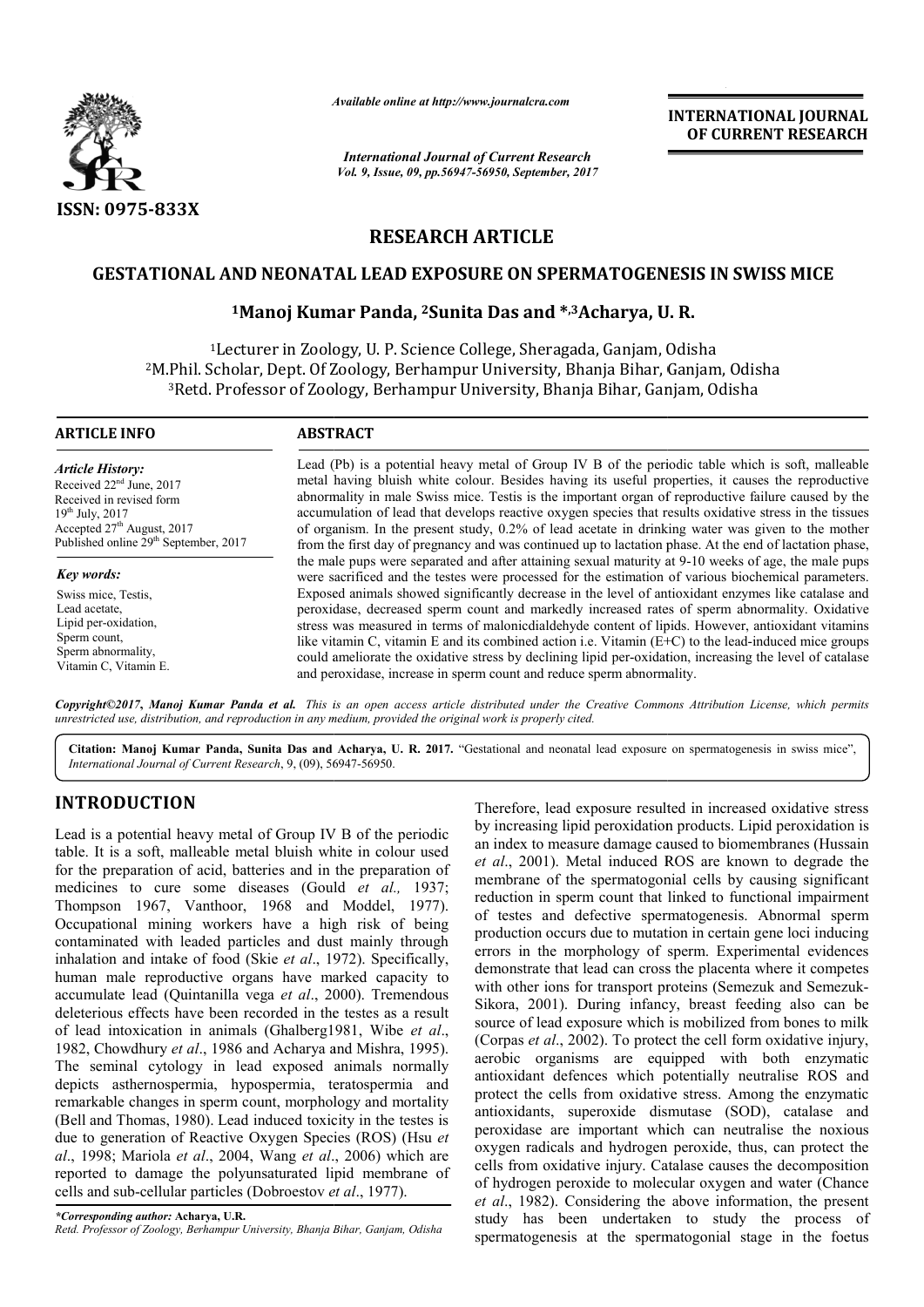which are exposed to lead from the mother during gestation and during lactation phase. Results of the proposed study will also emphasize the transfer channelization of lead through placenta and also through mother's milk. It will also prove the noxious effect of lead and its ROS in adversely affecting spermatogenesis is Swiss mice.

## **MATERIALS AND METHODS**

#### **Test Animal**

For the present study, Swiss albino mice (Mus musculus) with 15 to 25 gm bodyweight were procured from a commercial farm, Ghosh Enterprises, Kolkata and then, acclimatized in animal house and temperature was maintained within  $26^{\circ}$ C +2°C. The mice were regularly fed with balanced diet and tap water was provided to the animal *ad libitum*. After a week of acclimatization the mice were chosen for the proposed study.

### **Experiment protocol**

The first group of female mice, which served as the experimental groups, 0.2% of lead acetate in drinking water was given to the mother from the first day of pregnancy and was continued up to lactation phase. The total exposure period to lead acetate was approximately six weeks (three weeks during gestation and 3 weeks during lactation). At the end of lactation phase, the male pups were separated and were reared separately with normal water and balanced diet till they attain sexual maturity. At 9-10 weeks of age, the male pups were sacrificed and the testes were removed and processed for biochemical parameters like lipid peroxidation and protein. Enzyme activity of two antioxidant enzymes like catalase and peroxidase were also analysed. For sperm count and sperm abnormality studies from vas deferens were collected and processed following standard procedures (Wyrobeck and Bruce, 1975). The control group of mice i.e. the pregnant females were supplemented with normal water without lead acetate and the whole procedure was followed like that of the experimental. Morphometric indices like body weight of the pups, testes weight of the male mice were recorded in both the control and experiment groups.

### **Sperm head Morphology and Sperm count assay**

Both experimental and control mice were sacrificed by cervical dislocation and the caudal epididymis was dissected out for preparation of sperm sample for the study of sperm count and sperm head abnormalities. The sperm were squeezed out from the vas difference in PBS at room temperature aspirated gently by pasture pipette and left for 5 minutes and was centrifuged for 1 minute at 1000 rpm and the supernatant was discarded. A small drop of sperm suspension was taken on clean grease-free slide smeared gently with a glass rod and left overnight for natural drying. Next day the slides were dipped in distilled water, dried and stained with 10% Giemsa diluted in fresh Sorenson's buffer (pH-6.8) for 1hr, washed in tap water and observed under microscope. About 1000 sperm from each specimen were scanned. Morphologically abnormal sperm were recorded as per (Wyrobeck and Bruce, 1975). For sperm counting, sperm suspension was taken in the haemocytometer and the number of sperm heads counted in R.B.C. counting chamber.

#### **Statistical evaluation**

The data generated out of lead acetate treatment in mice for the determination of various biochemical parameters taken for the study, were compared with that of the control values. The significance of the data was verified by student's 't' test as described by Garret (1956). 'P' value at below 0.05 level were considered significant. . The data are reported here as mean  $\pm$ SEM.

### **Observation**

\*\*  $P < 0.01$ 

Lead exposure to female mice during gestation and lactational phase resulted in abnormal spermatogenesis in the male pups indicating the fact that lead ions are channelized through placenta and mother's milk to the foetus during pregnancy and lactation respectively. Lead intoxication in male pups resulted in a significant declines ( $p \le 0.05$ ) in body weight compared to control (Table - IV & Fig - IV) mice. Similarly in lead intoxicated mice testes weight decreased significantly ( $p \leq$ 0.05) than controls (Table – IV & Fig - IV). Body weight of the neonatal live babies also declined significantly ( $p \leq 0.05$ ) than the control pups (Table – IV  $\&$  Fig - IV). Lipid peroxidation potential of the testes increased significantly ( $p \le$ 0.01) than the control (Table - I & Fig - I) testes indicating oxidative stress. Testicular protein content also indicated a declined trend than the controls ( $p \le 0.01$ ), (Table - I & Fig -I). Activity of two antioxidant enzymes like peroxidise and catalase decreased significantly ( $p \le 0.05$ ), (Table - II & Fig -II) ( $p \le 0.01$ ) than the untreated controls (Table - II & Fig - II). Sperm count profile of the lead treated mice indicated significant decline ( $p \le 0.001$ ) than the controls (Table - III & Fig - III). Similarly percentage of abnormal sperm population increased significantly ( $p \le 0.0001$ ) due to lead treatment over the control mice (Table - III  $&$  Fig - III).

**Table 1. Lead acetate treatment (0.2%) in drinking water during gestation and lactation and its effects on lipid peroxidation (n moles/gm wet wt. of tissue) and protein content (mg/gm) in the testes of male offsprings of Swiss mice**

#### **Value represents SEM**

| <b>Lipid peroxidation</b> |                  | <b>Protein content</b> |                       |  |
|---------------------------|------------------|------------------------|-----------------------|--|
| Control                   | Lead treated     | Control                | Lead treated          |  |
| $45.62 \pm 0.08$          | $72.95 + 1.52**$ | $552.75 + 22.18$       | $265.47 \pm 26.57$ ** |  |

**ELipid Peroxidation EProtein content** 80 600  $70$ 500  $\frac{1}{2}$  of tissue<br> $\frac{1}{2}$  60 400 Protein mg/gm tissue  $\sharp$  40 300  $\frac{1}{2}$  30  $\frac{\text{cm}}{\text{mole}}$  20<br> $\frac{\text{m}}{\text{m}}$ 200  $100$  $\overline{0}$  $\sqrt{2}$ Control Lead treated Control **Lead treated** 

**Fig. 1. Lead acetate treatment (0.2%) in drinking water during gestation and lactation and its effects on lipid peroxidation (n moles/gm wet wt. of tissue) and protein content (mg/gm) in the testes of male offsprings of Swiss mice**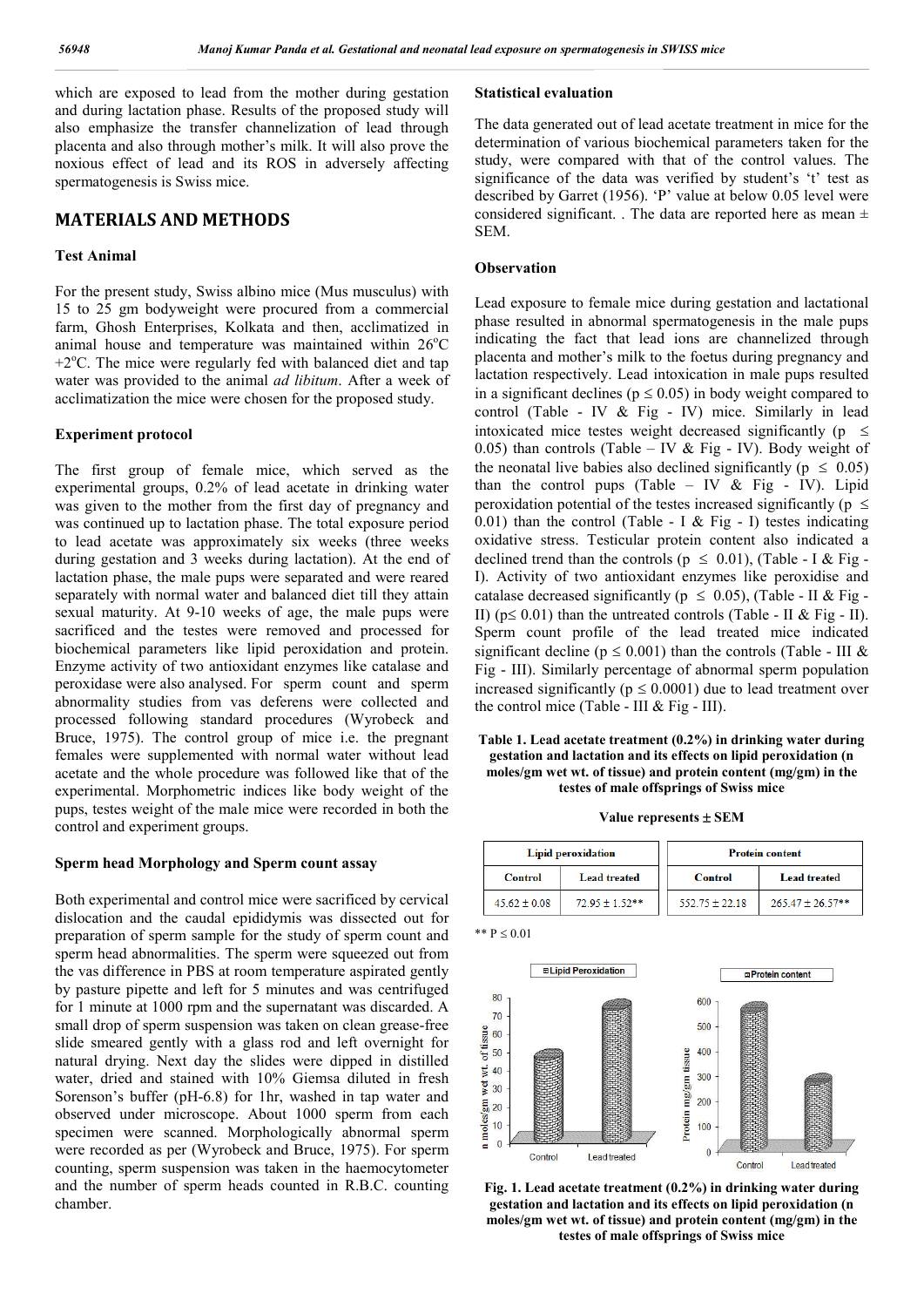**Table 2. Lead acetate treatment (0.2%) in drinking water during gestation and lactation and its effects on enzymes catalase and peroxidase (Units/mg of protein) in the testes of male offsprings of Swiss mice**

#### **Value represents SEM**

Value represents ± SEM

| <b>CATALASE</b> |                     | <b>PEROXIDASE</b> |                     |  |
|-----------------|---------------------|-------------------|---------------------|--|
| Control         | <b>Lead treated</b> | <b>Control</b>    | <b>Lead treated</b> |  |
| $44.53 + 2.38$  | $26.75 \pm 2.01$ ** | $29.55 + 1.2$     | $1868 + 17*$        |  |



### **Fig. 2. Lead acetate treatment (0.2%) in drinking water during gestation and lactation and its effects on enzymes catalase and peroxidase (Units/mg of protein) in the testes of male offsprings of Swiss mice**

**Table 3. Lead acetate treatment (0.2%) in drinking water during gestation and lactation and its effects on sperm count x 10<sup>6</sup> and the percentage (%) of sperm abnormality in the testes of male offsprings of Swiss mice**

**Value represents**  $\pm$  **SEM** 





**Fig. 3. Lead acetate treatment (0.2%) in drinking water during gestation and lactation and its effects on sperm count x 10<sup>6</sup> and the percentage (%) of sperm abnormality in the testes of male offsprings of Swiss mice**

# **DISCUSSION**

Lead has been extensively associated with detrimental effects on the male reproductive system and associated with reduced human semen quality (Telisman *et al*., 2000, Alexender *et al*.,

1996). Oxidative stress demonstrated to reduce sperm count significantly and increased population of deformed sperm along with increased lipid peroxidation.

**Table 4. Lead acetate treatment (0.2%) in drinking water during gestation and lactation and its effects on body weight (gm) and the testes weight (gm) in the testes of male offsprings of Swiss mice**

#### **Value represents**  $\pm$  **SEM**

| <b>BODY WEIGHT</b> |                     | <b>TESTIS WEIGHT</b> |                     |  |
|--------------------|---------------------|----------------------|---------------------|--|
| Control            | <b>Lead treated</b> | Control              | <b>Lead treated</b> |  |
| $21.5 + 0.7$       | $13.2 + 0.5*$       | $0.252 + 14.2$       | $0.104 + 12.7*$     |  |
| $*P < 0.05$        |                     |                      |                     |  |



**Fig. 4. Lead acetate treatment (0.2%) in drinking water during gestation and lactation and its effects on body weight (gm) and the testes weight (gm) in the testes of male offsprings of Swiss mice**

Sperm count decrease possibly is associated with lead induced membrane damage of spermatogonial cells and spermatocytes leading to sperm count decrease (Hsu *et al*., 1998, Mishra and Acharya, 2004). It is due to apoptotic activity induced by lead catalysed ROS which trigger caspase activity in spermatogonial and spermatocyte cells leading to programmed cell death (Wang *et al*., 2006). Increased abnormal sperm population in the present study is linked with chromosomal aberrations due to lead induced ROS that induce structural deformities in spermatogonial stem cells resulting in abnormal sperm population (Wyrobeck and Bruce, 1975). Moreover, lead toxicity depletes cells antioxidant defence system, as indicated in the present study (Gurer and Ercal, 2000). Lead induced free radicals can alter membrane and can inhibit  $K^+$ dephosphorylation, step of Na<sup>+</sup>  $K^+$  ATPase (Bertoni and Spernkle, 1988). Such protein degradation and/or membrane bound enzymatic activity inhibition are instrumental for membrane degradation resulting in cell damage. Antioxidant enzymes like peroxidase and catalase, in the present study, indicated significant decline in enzyme activity in lead treated mice over the control groups. In the present study an attempt has been taken to investigate the deleterious effects of lead acetate on male reproductive system following prenatal and/or lactational exposure to lead is correlated with a multitude of adverse reproductive effects both in males and females (Mc. Givern *et al*., 1991). Besides male reproductive impairments leading to change in semen qualities due to neonatal lead exposure in mice is reported to be associated with decreased macrophage number in the testes which are crucial in regulating reproductive function in males through regulation of steroidogenesis (Hales, 2002). Recent studies (Sokol *et al*., 2002, Biswas and Ghosh, 2004, Slimani *et al*., 2009) indicate that long term lead exposure alters the level of testosterone, impaired function of Leydig cells of the testes. Our study also